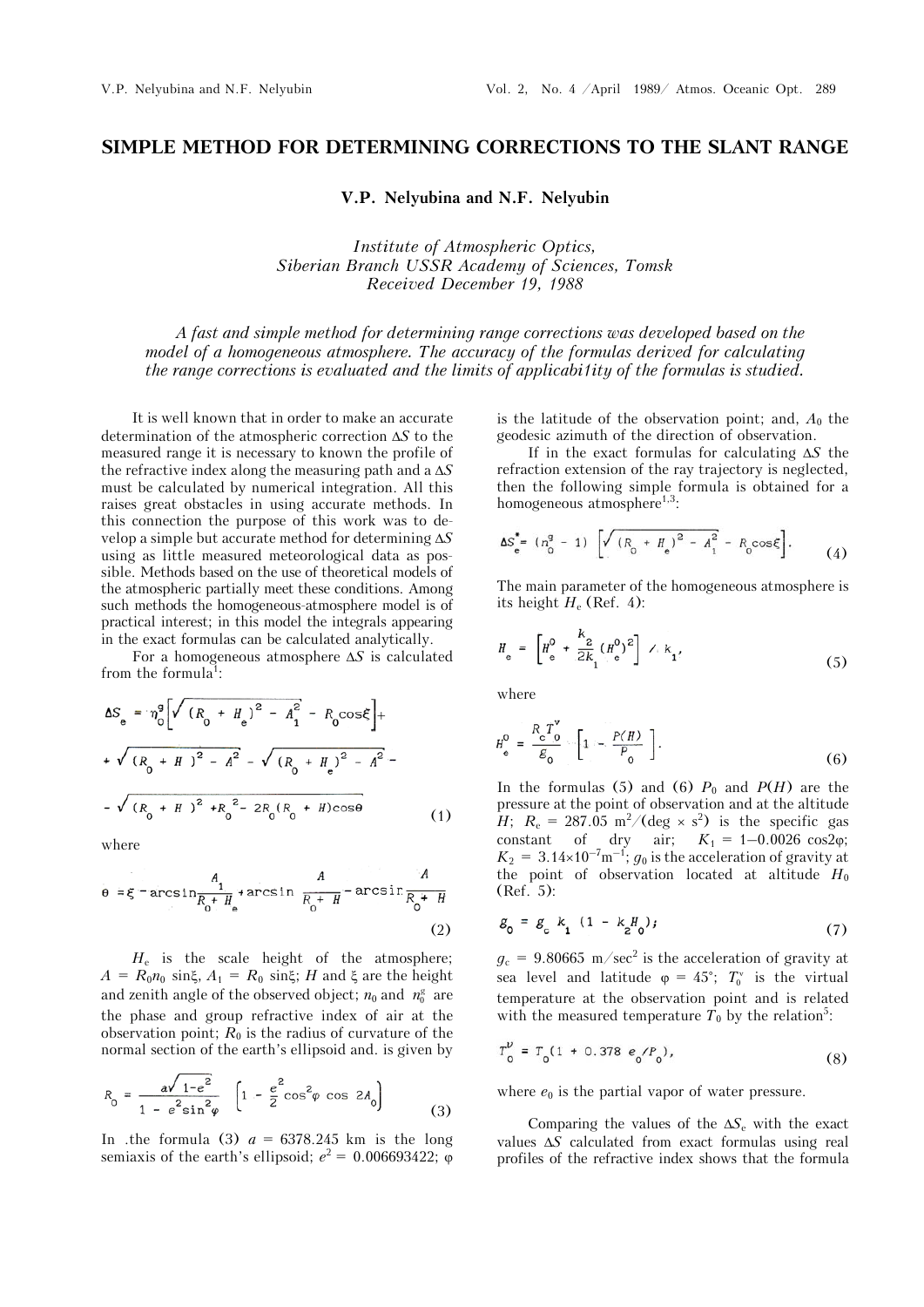(1) has an error *S*. The formula (4) also contains a systematic error. The magnitude and behavior of this error is illustrated in Table 1, which gives the values of *S* (mm) for two extreme states of the atmosphere corresponding to temperatures of  $-60^{\circ}$ C (numerator) and  $+60^{\circ}$ C (denominator) at the ground. The calculations showed that *S* also depends on the wavelength.

*TABLE 1.*

*The values of*  $\delta S = \Delta S - \Delta S_e$  *(mm) for ground temperatures of –60C (numerator) and +60C*  (*denominator*).  $\lambda = 0.6943$   $\mu$ m.

| ALTI<br>TUDE<br>km | ZENITH ANGLE,<br>deg |                          |                    |                    |                    |                    |                          |  |  |  |  |
|--------------------|----------------------|--------------------------|--------------------|--------------------|--------------------|--------------------|--------------------------|--|--|--|--|
|                    | 45                   | 70                       | 80                 | 85                 | 88                 | 89                 | 90                       |  |  |  |  |
| $\mathbf{1}$       | $\frac{6}{-0.2}$     | $-0.3$<br>$\overline{0}$ | 0.2<br>0.1         | 5.5<br>0.7         | 18.5<br>6.4        | $-117$             | $\overline{\phantom{a}}$ |  |  |  |  |
| 5                  | $-3.0$<br>$-0.3$     | $-6.9$<br>$-1.2$         | $-17.9$<br>$-5.2$  | $-64.2$<br>$-29.0$ | $-282$<br>$-170$   | 380<br>$-201$      | 29013<br>1466            |  |  |  |  |
| 10                 | $\frac{-4.5}{-0.3}$  | $-14.2$<br>$-3.8$        | $-61.8$<br>$-28.5$ | $-327$<br>$-176$   | $-1628$<br>$-880$  | $-1149$<br>$-1267$ | 31773<br>368             |  |  |  |  |
| 25                 | $-6.4$<br>$-1.0$     | $-30.0$<br>$-16.6$       | $-168$<br>$-126$   | $-915$<br>$-693$   | $-4024$<br>$-2705$ | $-4283$<br>$-3704$ | 32322<br>$-2107$         |  |  |  |  |
| 100                | $-6.9$<br>$-1.3$     | $-35.5$<br>$-21.7$       | $-200$<br>$-156$   | $-1075$<br>$-833$  | $-4658$<br>$-3139$ | $-5128$<br>$-4249$ | 35376<br>$-2461$         |  |  |  |  |

Note: The asterisk \* corresponds to the regions where the formula (1) is inapplicable.

Our investigations of the dependence of *S* on *H*,  $\xi$  and the meteorological conditions enabled representing *S* in terms of an empirical function which is the correction to  $\Delta S_e$ 

$$
\delta S = \delta S_{100} \{ 1 - \exp[-0.0027 (H - H_0)^2] \}.
$$
 (9)

In the formula (9)  $\delta S_{100}$  is the value of  $\delta S$  at an altitude  $H = 100$  km, calculated from the formula

$$
\delta S_{100} = \exp\{(\alpha_1 + \beta_1 T_0^{\nu} + \gamma_1 P_0) + (\alpha_2 + \beta_2 T_0^{\nu} + \gamma_2 P_0) \times \pi \text{ tg}[ \xi - (\alpha_3 + \beta_3 T_0^{\nu} + \gamma_3 P_0)] \}
$$
\n(10)

The coefficients  $\alpha_3$ ,  $\beta_3$ , and  $\gamma_3$ , which are found from the solution of the system of nonlinear equations (10), are as follows:

| $\alpha_1 = 0.65329$            | $\beta = -0.009955$    | $\gamma_1 = 0.001514$    |
|---------------------------------|------------------------|--------------------------|
| $\alpha_{2} = 0.67008$          | $\beta_{0} = 0.007787$ | $\gamma_{2}$ = -0.000195 |
| $\alpha$ <sub>3</sub> = 5.34512 | $\beta_2$ = 0.035466   | $\gamma_{2}$ = -0.000745 |

In using the formulas (9) and (10) it should be kept in mind that the numerical values of the coefficients  $\alpha_3$ ,  $\beta_3$ , and  $\gamma_3$  correspond to  $\xi$  expressed in degrees and  $H$  and  $H_0$  expressed in km; the correction *S* will then be given in mm. It should also be kept in mind that the coefficients  $\alpha$ ,  $\beta$ , and  $\gamma$  were obtained for  $\lambda = 0.6943$  µm. To calculate  $\Delta S$  for other wavelengths

 $\delta S$  must be multiplied by the coefficient  $K_{\lambda}$  given by

$$
k_{\lambda} = N_0^9(\lambda) \, / \, N_0^9(0.6943), \tag{11}
$$

where  $N^g = (n^g-1) \times 10^6$  is the group refractivity at the required wavelength and  $\lambda = 0.6943$  µm. The value of  $N^g$  is calculated using Owens' formulas<sup>6</sup>.

At low altitudes  $(H \leq 5 \text{ m})$   $\delta S$  is small and random, so that it can be neglected in calculating *S*. The value of  $\Delta S$  is finally calculated by the proposed method using the formula

$$
\Delta S = \begin{cases} \Delta S_e & H < 5 \text{ km} \\ \Delta S_e + k_\lambda \delta S & H \ge 5 \text{ km} \end{cases} \tag{12}
$$

with  $\Delta S_e$  is calculated from the formula (1). The formula (12) is valid at all altitudes and zenith angles with the exception of the case where the condition  $R_0 n_0 \sin \zeta / (R_0 + H_e) > 1$  holds. This condition corresponds to altitudes  $H \leq R_0(n_0 \sin \xi - 1)$ , i.e., to the case of horizontal and slightly inclined paths.

The foregoing method for eliminating the systematic error  $\Delta S$  in the formula (1) was also employed to improve the accuracy of the formula (4). The behavior and magnitude of the systematic error *S*\* of the formula (4) differs somewhat from those of *S*. For  $\xi \leq 87$  and  $H \geq 8$ km  $\delta$ <sup>s</sup> is described well by formulas analogous to  $(9)$  and  $(10)$ :

$$
\delta S^* = \delta S_{100}^* \{-\exp[-0.0027 (H - H_0)^2]\}\tag{13}
$$

 $\delta S_{100}^*$  is calculated from the formula (10) using the following values of the coefficients  $\alpha$ ,  $\beta$ , and  $\gamma$  $(\lambda = 0.6943 \text{ \mu m})$ :

| $\alpha_1 = 0.97747$ | $\beta_1 = -0.011137$ | $\gamma_1 = 0.001316$  |
|----------------------|-----------------------|------------------------|
| $\alpha_2 = 0.38951$ | $\beta_2 = 0.008695$  | $\gamma_2 = -0.000210$ |
| $\alpha_3 = 4.87994$ | $\beta_3 = 0.035608$  | $\gamma_3 = -0.000048$ |

For  $\lambda \neq 0.6943$  µm the value of  $\delta S^*$  must also be multiplied by the coefficient  $K_{\lambda}$  given by the formula (11). For  $H \leq 8 \text{ km } \delta S^* \approx 0$  and the final formula for calculating  $\Delta S$  (taking into account now the extension of the ray trajectory owing to refraction) will have the form

$$
\Delta S = \begin{cases} \Delta S_e^* & H < 8km \\ \Delta S_e^* + k_\lambda \delta S & H \ge 8km \end{cases}
$$
 (14)

where  $\Delta S_{\rho}^*$  is calculated from the formula (4). For  $\xi > 87^{\circ}$  the formula (14) should not be used owing to its large error.

In calculating  $\Delta S$  from the formulas (12) or (14) for altitudes  $H \leq 60$  km the air pressure  $P(H)$  in Eq. (6) must be determined. The error in determining  $P(H)$  can be easily determined starting from the formulas (1) or (4) and the admissible computational error  $\sigma_{\text{AS}}$ . For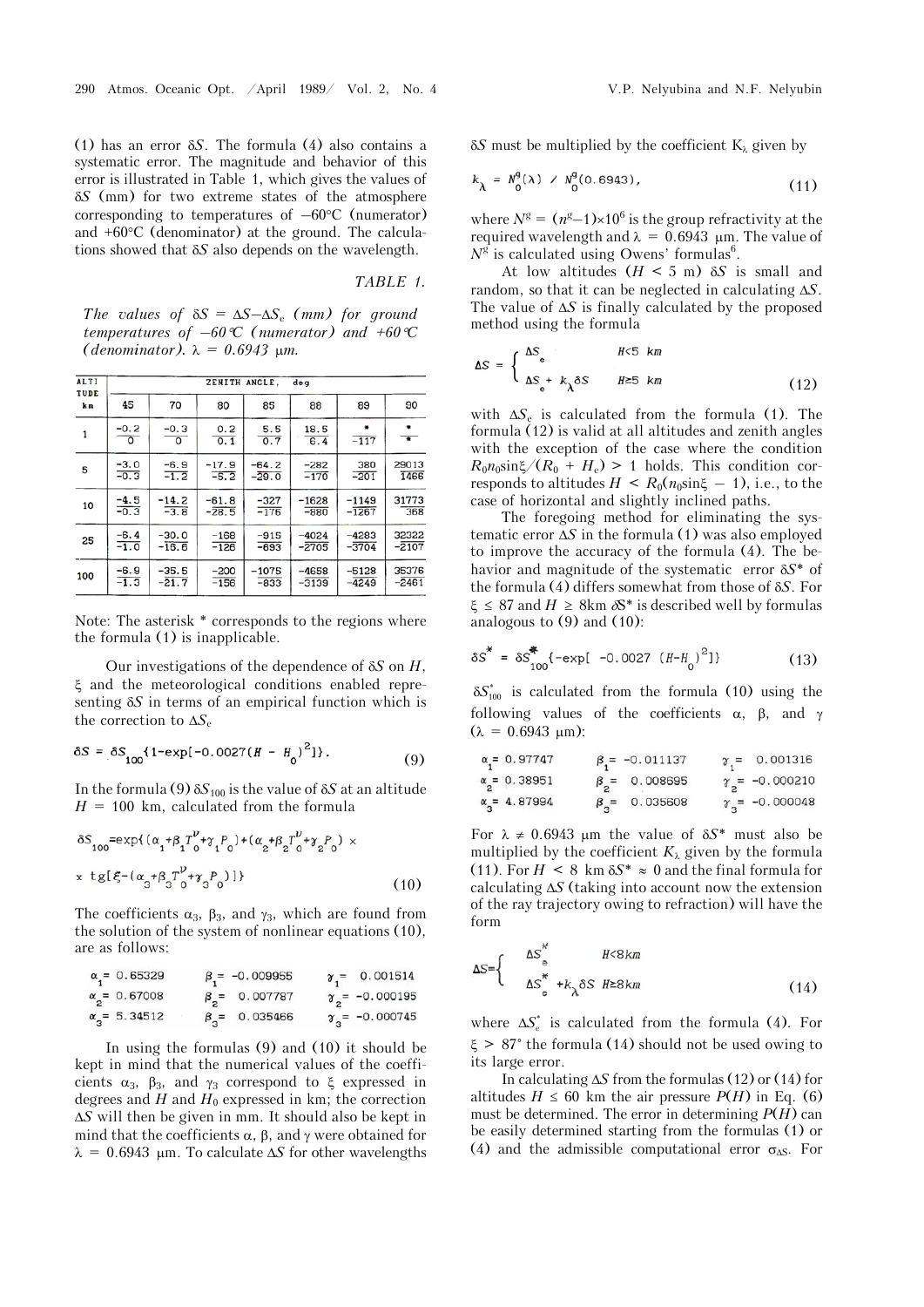example, differentiating, the formula (4) with respect to *P* gives the following formula for the error  $\sigma_{\Delta S}$  owing to the error  $\sigma_{\rm p}$  in the determination of the pressure:

$$
\sigma_{\Delta S} = \frac{n_0^9 - 1}{\left[1 - \left[A_1 / (R_0 + H_e)\right]^2\right]^{1/2}} \frac{R_c T_0^{\nu}}{g_0} \frac{c_p}{P_0}
$$
(15)

Equation  $(13)$  was derived under the assumption that  $H_e = H_e^0$ . This assumption has virtually no effect on the value of  $\sigma_{\Delta S}$ . The formula (4) also gives virtually the same values of  $\sigma_{\Delta S}$ .

Using (15) it is easy to find the error in determining the pressure at an altitude *H*, if  $\sigma_{\Delta S}$  is given. Setting, for example,  $\sigma_{\Delta S} = 1$  cm with  $\xi = 85^{\circ}$  we obtain  $\sigma_{\rm p}$  = 0.7 mbar. To achieve the same accuracy at  $\xi = 88^{\circ}$ the error in the pressure must not exceed 0.2 mbar.

It is difficult to achieve this accuracy in determining  $P(H)$  in the entire atmosphere, even by direct measurements. For this reason the simplest method for determining  $P(H)$  is to use the average, multilayer pressure profiles for a specific region and season. The variance of the pressure for the average profiles is .quite significant: the value of  $\sigma_{\rm p}$  equals on the average 3–5 mbar for the troposphere and about lmbar in the tropopause. Therefore the error of the formulas (12) and (14)  $\sigma_{\Delta S}$ , obtained using the average seasonal pressure profiles (for the example of the Balkhash site), is given in Table 2.

## *TABLE 2.*

*The magnitude of the additional error (mm) in determining S using the average, seasonal pressure profiles.*

| H<br>km  | ANGLE,<br>de <sub>G</sub><br>ZENITH |     |     |     |     |     |     |     |     |     |     |
|----------|-------------------------------------|-----|-----|-----|-----|-----|-----|-----|-----|-----|-----|
|          | 30                                  | 60  | 70  | 75  | 80  | 82  | 85  | 86  | 87  | 88  | 89  |
| $1 - 5$  | 11                                  | 19  | 27  | 38  | 53  | 66  | 102 | 122 | 152 | 194 | 192 |
| $5 - 10$ | 10                                  | 18  | 26  | 36  | 52  | 64  | 98  | 116 | 141 | 173 | 192 |
| 15       | 4.3                                 | 7.5 | 11  | 14  | 21  | 26  | 39  | 46  | 55  | 66  | 74  |
| 20       | 2.7                                 | 4.7 | 6.8 | 9.0 | 13  | 16  | 24  | 29  | 34  | 41  | 46  |
| 25       | 1.9                                 | 3.3 | 4.8 | 6.3 | 9.2 | 11  | 17  | 20  | 24  | 29  | 32  |
| 30       | 1.1                                 | 1.9 | 2.7 | 3.6 | 5.3 | 6.5 | 10  | 12  | 14  | 16  | 18  |
| 50       | 0.5                                 | 0.9 | 1.4 | 1.8 | 2.6 | 3.2 | 4.0 | 5.8 | 7.2 | 8.0 | 8.8 |
| 60       | 0                                   | 0   | 0   | 0   | 0   | 0.1 | 0.1 | 0.2 | 0.3 | 0.4 | 0.4 |

*TABLE 3.*

*Root-mean-square error (in mm) in determining*  $\Delta S$  using the formulas (12) and (14).

| <b>ALTITUDE</b>     | ANGLE.<br>ZENITH<br>deg |     |     |      |      |    |    |     |                    |  |
|---------------------|-------------------------|-----|-----|------|------|----|----|-----|--------------------|--|
| <b>RANGE</b><br>k m | 60                      | 70  | 75  | 80   | 82   | 85 | 86 | 87  | 88                 |  |
|                     | <b>FORMULA</b><br>(12)  |     |     |      |      |    |    |     |                    |  |
| H <sub>5</sub>      | 0.6                     | 0.9 | 1.5 | 2.6  | 4.9  | 16 | 20 | 50  | 153                |  |
| $5 \leq H \leq 100$ | 0.6                     | 0.9 | 1.6 | 4.1  | 8.9  | 33 | 70 | 136 | 471                |  |
| $H \geq 100$        | 0.3                     | 0.6 | 1.0 | 3.0  | 5.6  | 18 | 30 | 50  | 392                |  |
|                     | <b>FORMULA</b><br>(14)  |     |     |      |      |    |    |     |                    |  |
| H<8                 | 0.5                     | 0.7 | 1.1 | 1.9  | 5.8  | 26 | 38 | 107 | $~10^2$            |  |
| $8 \leq H < 100$    | 0.5                     | 0.6 | 1.6 | 3.90 | 10.9 | 59 | 70 | 138 | ~1000              |  |
| $H \geq 100$        | 0.3                     | 0.4 | 1.3 | 2.8  | 4.8  | 17 | 28 | 58  | $\frac{9.10^2}{ }$ |  |

It is obvious that the maximum values of  $\sigma_{\Delta S}$  occur in the troposphere; at altitudes  $H > 15$  km  $\sigma_{\Delta S}$  drops rapidly. For  $H \ge 60$  km the effect of the pressure is already negligibly small.

On the whole the error in determining  $\Delta S$  from the formulas (12) and (14) was determined by comparing the values obtained with the exact values of  $\Delta S$ . For comparison 43 profiles of meteorological variables for ground temperatures ranging from  $-60$  to  $+60^{\circ}$ C, ground pressures ranging from 500 to 1100 mbar, and

values of  $e_0$  ranging from 0 to 50 mbar for wavelengths in the range  $0.4$  ... 10  $\mu$ m were employed. The rms error, obtained in this manner, in determining  $\Delta S$  is given in Table 3.

The additional error owing to errors in the method employed to determine the pressure  $P(H)$  is not taken into account in Table 3. Its value, naturally will be different depending on the method employed to determine  $P(H)$  and can be easily calculated using the formula (13), Table 2 gives a general idea of the